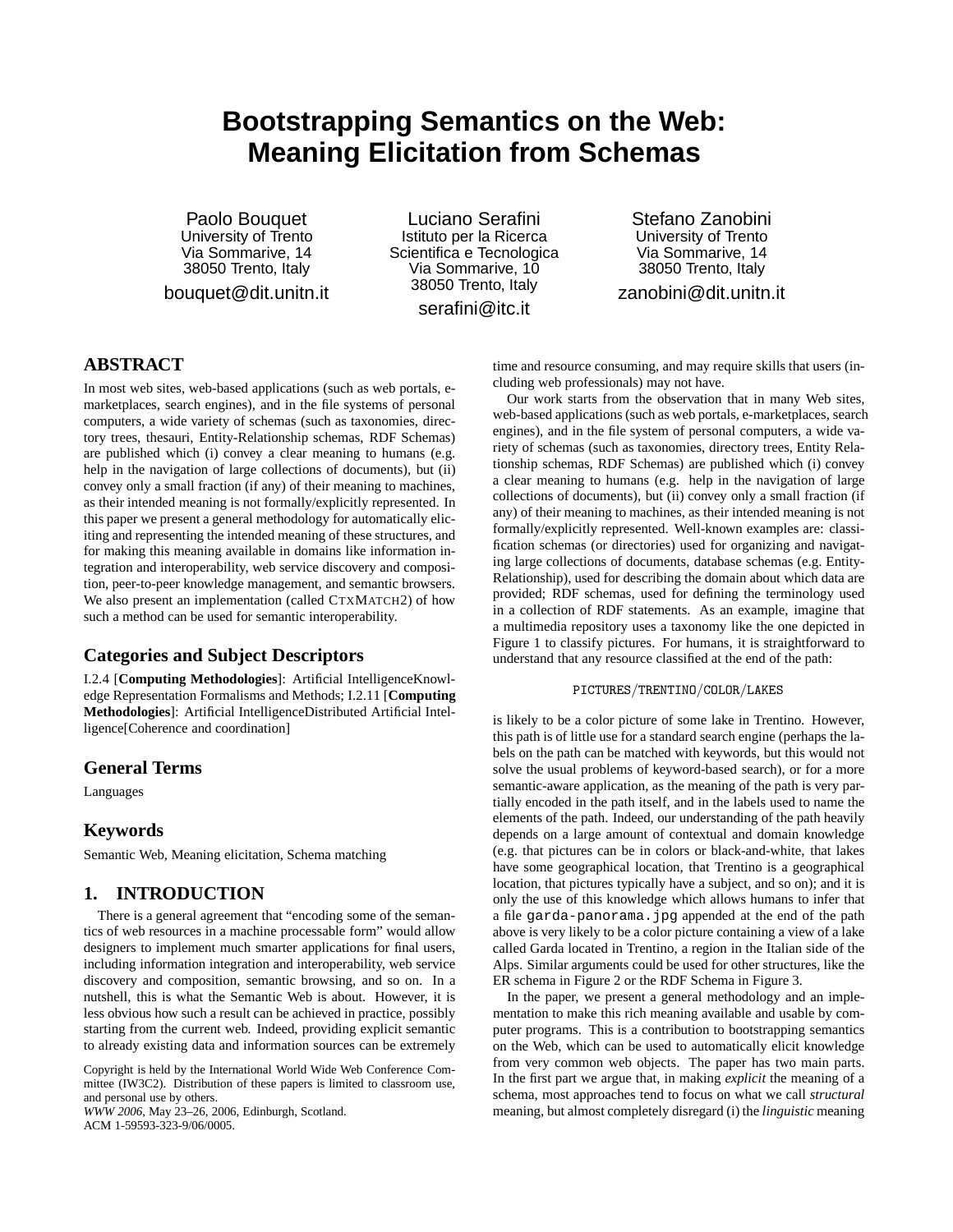of components (typically encoded in the labels), and (ii) its composition with structural meaning; our thesis is that this approach misses the most important aspects of how meaning is encoded in schemas. The second part of the paper describes our method for eliciting meaning from schemas, and presents an implementation called CTXMATCH2. In conclusion, as an example of an application, we show how the results of this elicitation process can be used for schema and ontology matching and alignment.

#### **2. MEANINGFUL (?) SCHEMAS**

Consider three very common types of schemas: hierarchical classifications (HCs), ER Schemas and RDF Schemas. Examples are depicted in Figures 2, 3 and 1.

**Hierarchical Classifications.** HCs are labeled tree-like structure whose purpose is to organize/classify data (e.g. documents<sup>1</sup>, web pages<sup>2</sup>, multimedia assets, goods<sup>3</sup>, activities, services<sup>4</sup>). An example of a HC is depicted in Figure 1;



**Figure 1: An example of directory structure**

**Entity-Relation Schemas.** Entity-Relation schemas are a widely used specification language for the conceptualization of the domain of data stored in a database. An example of ER is provided in Figure 2;



**Figure 2: An example of ER Schema**

**RDF Schemas.** An RDF schema is a specification of a vocabulary that can be used for expressing RDF statements. A tiny example of an RDF Schema can be found in Figure 3.

```
<rdfs:Class rdf:ID="Staff">
    <rdfs:comment="A Staff member at ISI"/>
</rdfs:Class>
<rdfs:Class rdf:ID="Researcher">
    <rdfs:comment="A Researcher at ISI"/>
    <rdfs:subClassOf rdf:resource="#Staff"/>
</rdfs:Class>
<rdfs:Class rdf:ID="Paper">
    <rdfs:comment="A Published paper"/>
</rdfs:Class>
<rdf:Property rdf:ID="Author">
    <rdfs:comment="Authors of the paper"/>
    <rdfs:domain rdf:resource="#Researcher"/>
    <rdfs:range rdf:resource="#Paper"/>
</rdf:Property>
```
**Figure 3: An example of RDF document**

They are used in different domains (document management, database design, vocabulary specification) to provide a structure which can be used to organize information sources. However, there is a second purpose which is typically overlooked, namely to provide humans with an easier access to those data. This is achieved mainly by labelling the elements of a schema with meaningful labels, typiclaly from some natural language. This is why, in our opinion, it is very uncommon to find a taxonomy (or an ER schema, or an RDF Schema specification) whose labels are meaningless for humans. Imagine, for example, how odd (and maybe hopeless) it would be for a human to navigate a classification schema whose labels are meaningless strings; or to read a ER schema whose nodes are labeled with random strings. Of course, humans would still be able to identify and use some formal properties of such schemas (for example, in a classification schema, we can always infer that a child node is more specific than its parent node, because this belongs to the structural understanding of a classification), but we would have no clues about what the two nodes are about. Similar observations can be made for the two other types of schemas. So, our research interest can be stated as follows: can we define a method which can be used to automatically elicit and represent the meaning of a schema in a form that makes available to machines the same kind of rich meaning which is available to humans when going through a schema?

# **3. STRUCTURAL AND LEXICAL ANALY-SIS**

We said that each node (e.g. in a HC) has an intuitive meaning for humans. For example, the node  $n_4$  in Figure 1 can be easily interpreted as "pictures of mountains in Tuscany", whereas  $n_8$  can be interpreted as "color pictures of mountains in Trentino". However, this meaning is mostly implicit, and its elicitation may require a lot of knowledge which is either encoded in the structure of the schema, or must be extracted from external resources. In [5], we identified at least three distinct levels of knowledge which are used to elicit a schema's meaning:

**Structural knowledge:** knowledge deriving from the arrangement of nodes in the schema;

<sup>&</sup>lt;sup>1</sup>See for example content management tools and web portals <sup>2</sup>See for example the Google<sup>TM</sup> Directory or the Yahoo!<sup>TM</sup>Directory.

<sup>&</sup>lt;sup>3</sup>See e.g. standards like UNSPSC or Eclss.

<sup>4</sup>Web services are typically classified in a hierarchical form in a service registry, e.g. in UDDI.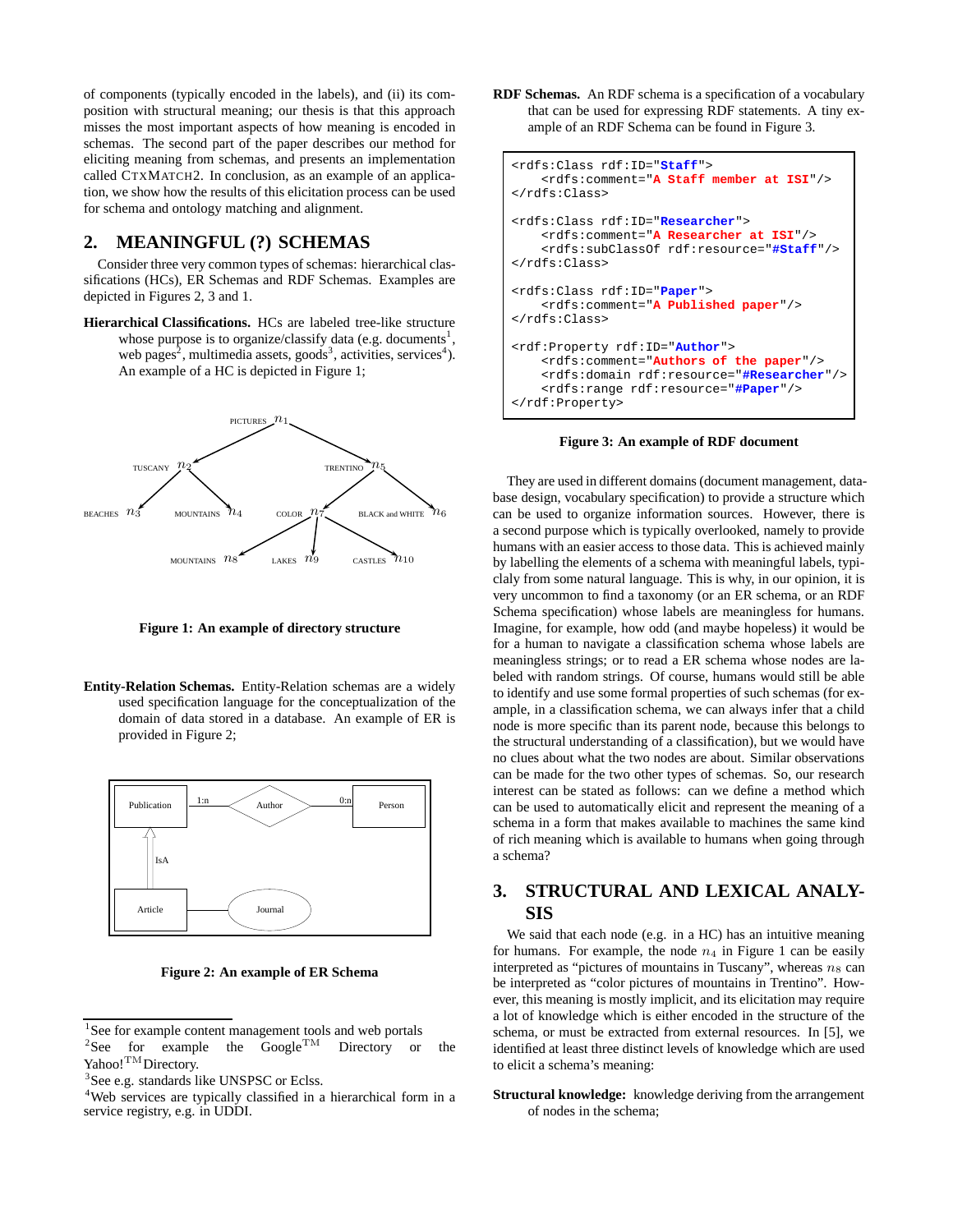- **Lexical knowledge:** knowledge about the meaning of words used to label nodes;
- **Domain knowledge:** real world knowledge about meanings and their relations.

Most past attempts focused only on the first level. A recent example is [19], in which the authors present a methodology for converting thesauri into RDF/OWL; the proposed method is very rich from a structural point of view, but labels are disregarded, and no background domain knowledge is used. As to ER schemas, a formal semantics is defined for example in [4], using Description Logics; again, the proposed semantics is completely independent from the intuitive meaning of expressions used to label single components. For RDF Schemas, the situation is slightly different. Indeed, the common understanding is that RDFS schemas are used to define the meaning of terms, and thus their meaning is completely explicit; however, we observe that even for RDFS the associated semantics (see http://www.w3.org/TR/rdf-mt/) is purely structural, which means that there is no special interpretation provided for the labels used to name classes or other resources.

However, as we argued above through a few examples, labels (together with their organization in a schema) appear to be one of the main sources of meaning for humans. So we think that considering only structural semantics is not enough, and may lead to at least two serious problems:

- we may be unable to discriminate between schemas that are structurally, but not semantically, isomorphic;
- we may be unable to make any conjecture on the meaning of edges connecting nodes (elements) of a schema.

The first issue can be explained through a simple example. Suppose we have some method  $\epsilon$  for making explicit the meaning of paths in HCs, and that  $\epsilon$  does not take the meaning of labels into account. Now imagine we apply  $\epsilon$  to the path  $n_1-n_3$  in Figure 1, and compare to a path like ANIMALS/MAMMALS/DOGS in another schema (notice that typical HCs do not provide any explicit information about edges in the path). Whatever representation  $\epsilon$  is capable of producing, the outcome for the two paths will be structurally isomorphic, as the two paths are structurally isomorphic. However, our intuition is that the two paths have a very different semantic structure: the first should result is a term where a class ("pictures") is modified/restricted by two attributes ("pictures **of** beaches **located in** Tuscany"); the second is a standard Is-A hierarchy, where the relation between the three classes is subsumption. The only way we can imagine to explain this semantic (but not structural) difference is by appealing to the meaning of labels. We grasp the meaning of the first path because we know that pictures have a subject (e.g. beaches), that beaches have a geographical location, and that Tuscany is a geographical location. All this is part of what we called lexical and domain knowledge. Without it, we would not have any reason to consider "pictures" as a class and "Tuscany" and "beaches" as values for attributes of pictures. Analogously, we know that (a sense of the word) "dog" in English refers to a subclass of the class denoted by (a sense of the word) "mammals" in English, and similarly for "animals".

The second issue is closely related to the first one. How do we understand (intuitively) that PICTURES/TUSCANY/BEACHES refers to pictures **of** beaches **located in** Tuscany, and not e.g. to pictures **working for** Tuscany **teaching** beaches? After all, the edges between nodes are not qualified, and therefore any structurally possible relation is in principle admissible. The answer is trivial: because, among other things, *we know* that pictures do not work for anybody (but they may have a subject), that Tuscany can't be the teacher of a beach (but can be the geographical location of a beach). It is only this body of background knowledge which allows humans to conjecture the correct relation between the meanings of node labels. If we disregard it, there is no special reason to prefer one interpretation to the other.

The examples above should be sufficient to support the conclusion that any attempt to design a methodology for eliciting the meaning of schemas (basically, for reconstructing the intuitive meaning of any schema element into an explicit and formal representation of such a meaning) cannot be based exclusively on structural semantics, but must seriously take into account at least lexical and domain knowledge about the labels used in the schema<sup>5</sup>. The methodology we propose in the next section is an attempt to do this.

## **4. MEANING REPRESENTATION**

Intuitively, the problem of semantic elicitation can be viewed as the problem of computing and representing the (otherwise implicit) meaning of a schema in a machine understandable way. Clearly, meaning for human beings has very complex aspects, directly related to human cognitive and social abilities. Trying to reconstruct the entire and precise meaning of a term would probably be a hopeless goal, so our intuitive characterization must be read as referring to a reasonable approximation of meaning.

In our method, meanings are represented in a formal language (called WDL, for Wordnet Description Logic), which is the result of combining two main ingredients: a *logical language* (in this paper, use the logical language ALCIO which belongs to the family of *Description Logics* [2]), and IDs of lexical entries in a dictionary (more specifically, from WORDNET [8], a well-known electronic lexical database). Description logics are a family logical languages that are defined starting from a set of primitive concepts, relations and individuals, with a set of logical constructors, and has been proved to provide a good compromise between expressivity and computability. It is supported with efficient reasoning services (see for instance [14]); WORDNET is the largest and most shared online lexical resource, whose design is inspired by psycholinguistic theories of human lexical memory. WORDNET associates with any word "word" a list of senses (equivalent to entries in a dictionary), denoted as word#1, . . . , word#1, each of which denotes a possible meaning of "word".

The core idea of WDL is to use a DL language for representing structural meaning, and any additional constraints (axioms) we might have from domain knowledge; and to use WORDNET to anchor the meaning of labels in a schema to lexical meanings, which are listed and uniquely identified as WORDNET senses. Indeed, the primitives of any DL language do not have an "intended" meaning; this is evident from the fact that, as in standard model-theoretic semantics, the primitive components of DL languages (i.e. concepts, roles, individuals) are interpreted, respectively, as generic sets, relations or individuals from some domain. What we need to do is to "ground" their interpretation to the WordNet sense that best represents their intended meaning in the label. So, for example, a label like LAKES can be interpreted as a generic class in a standard DL semantics, but can be also assigned an intended meaning by attaching it to the the first sense in WORDNET (which in version 2.0 is defined as "a body of (usually fresh) water surrounded by land").

<sup>5</sup>We say "at least", as there are other obvious types of knowledge which one may think of using, from an analysis of data associated with an element to more general contextual factors, like the application or the processes in which the schema is used. Here we ignore these other factors for the sake of simplicity, but of course they are relevant.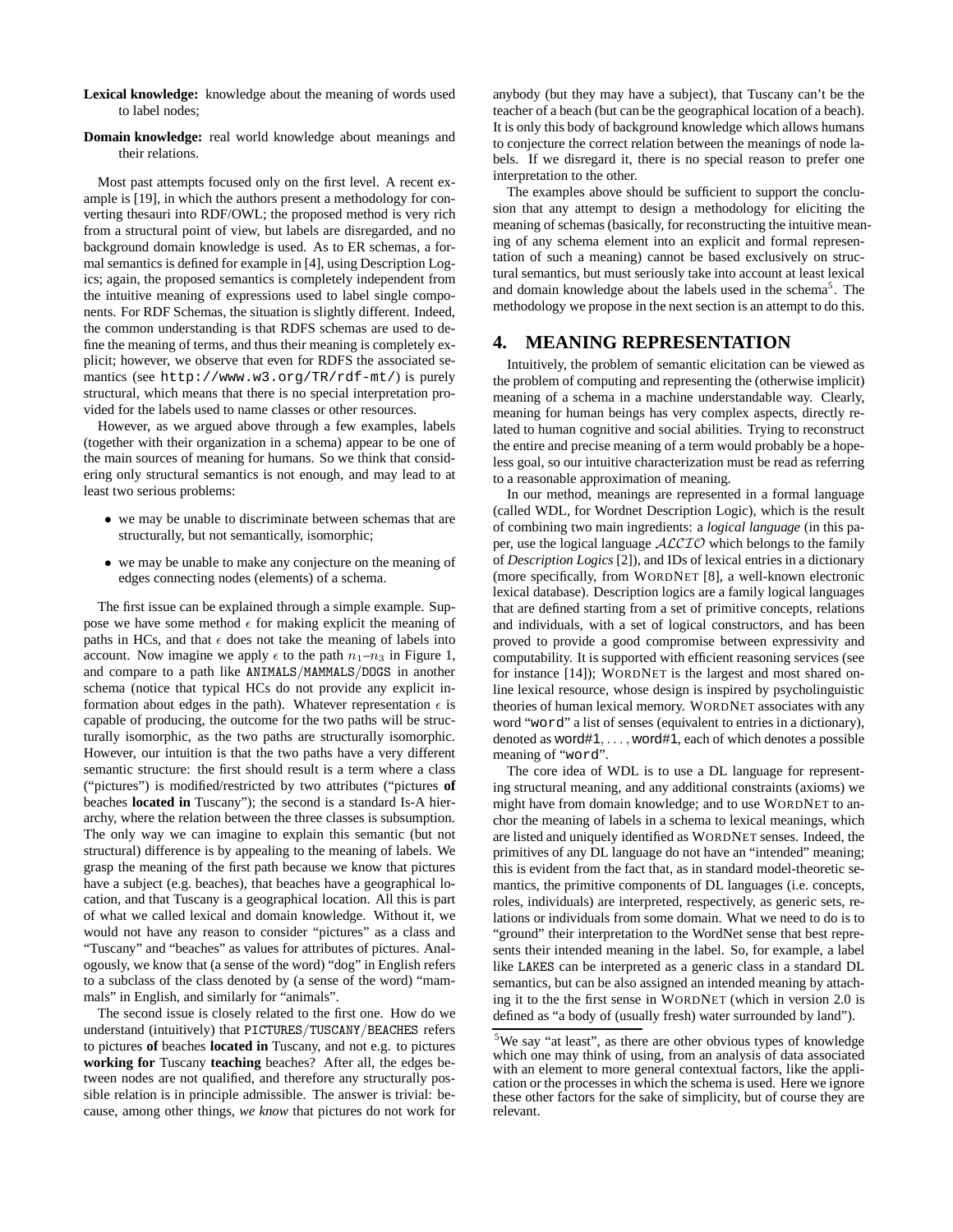The advantage of WDL w.r.t. a standard DL encoding is that assigning an intended meaning to a label allows us to import automatically a body of (lexical) knowledge which is associated with a given meaning of a word used in a label. For example, from WORDNET we know that there is a relation between the class "lakes" and the class "bodies of water", which in turn is a subclass of physical entities. In addition, if an ontology is available where classes and roles are also lexicalized (an issue that here we do not address directly, but details can be found in [17]), then we can also import and use additional domain knowledge about a given (sense of) a word, for example that lakes can be holiday destinations, that Trentino has plenty of lakes, even that a lake called "Lake Garda" is partially located in Trentino, and so on and so forth.

Technically, the idea described above is implemented by using WORDNET senses as primitives for a DL language. A WDL language is therefore defined as follows:

- the sets  $\mathcal{C}, \mathcal{R}$  and  $\mathcal{O}$  of (names for) primitive concepts, roles and individuals of WDL are subsets of WORDNET senses;
- complex concepts can be defined with the following production rule

$$
C := \mathsf{c#k} \mid C \sqcap C \mid C \sqcup C \mid \neg C \mid \forall R.C \mid \exists R.C
$$

$$
\mid \{\mathsf{o#k}, \dots, \mathsf{o#k}\}
$$

$$
R := \mathsf{r#k} \mid \mathsf{r#k}^{-}
$$

where  $\text{c#k} \in \mathcal{C}$ ,  $\text{r#k} \in \mathcal{R}$ , and  $\text{o#k} \in \mathcal{O}$ ;

• An axiom in WDL is an expression of the form  $C \subseteq D$ , where C and D are complex concepts, and  $C(a)$ , where C is a concept and  $a$  is an individual.

Some remarks are necessary.

- Unlike standard DL, in a WDL language, concepts, roles, and individuals, are not disjoint sets. This is required for modeling the fact that a word sense like location#3 (as "a determination of the place where something is") can be both a concept and a role. Formally, this is not a problem, as the context where a primitive object occurs makes it possible to determine whether it must be considered a concept, a role, or an individual.
- WDL has two semantics: a *formal semantics* and an *intended semantics*. The formal semantics is a mathematical function  $\cdot^{\mathcal{I}}$  that associates with each primitive concept C a set  $C^{\mathcal{I}}$  of objects, to each primitive role R a binary relation  $R^{\mathcal{I}}$ , and to each individual o, an object  $o^{\mathcal{I}}$ . The formal semantics of complex concepts, and axioms can be defined inductively (see [2] for details).
- the *intended semantics* is a new (derived) sense, which might not be in WORDNET, and that can be associated with a gloss obtained by combining the glosses of the components. So, the intended semantics of Car#1  $\Box$   $\exists$ Color#1.{Red#1} is "a motor vehicle with four wheels; usually propelled by an internal combustion engine", which has "a visual attribute . . . that results from the light it emits or transmit or reflect", which is "... the chromatic color resembling the hue of blood". In short, a red car.

Despite the fact that the intended semantics cannot be formally represented or easily determined by a computer, one should accept its existence and consider it at the same level as a "potential"

WORDNET sense. Under this hypothesis we can assume that expressions in WDL convey meanings, and can be used to represents meaning in a machine. Put it differently, since the WDL primitives represent common-sense concepts, then the complex concepts of WDL will also represent common-sense concepts, since commonsense concepts are closed under boolean operations and universal and existential role restriction.

EXAMPLE 1. *Let us give some examples of the use of WDL descriptions to represents the meanings of the nodes of the schemas introduced in the previous section.*

• *The meaning of the node labeled with "Publication" considered in the context of the ER schema of Figure 2* 6 *is*

## Publication#1 ⊓ ∃Author#1<sup>-</sup>.Person#1

*and the intuitive semantics is "a copy of a printed work offered for distribution" that "a human being", "writes ... professionally ... ".*

• *The meaning of the node labeled with* **paper** *is*

#### paper#2

*and the intuitive semantics is "an essay (especially one written as an assignment"*

• *Finally, the meaning of the node* n<sup>3</sup> *of the hierarchical classification of Figure 1 is*

 $\mathsf{image} \#2 \sqcap \exists \mathsf{subject} \#4.(\mathsf{beaches} \#1 \sqcap \exists \mathsf{Location} \#1._{\exists \mathsf{Useanv} \#1})$ 

*and the intuitive semantics is "a visual representation produced on a surface of" "areas of sand sloping down to the water of a sea or lake" "situated in a particular spot or position" which is "a region in central Italy"*

From this perspective, **the problem of semantic elicitation** can be thought of as the problem of finding a WDL expression  $\mu(n)$  for each element n of a schema, so that the intuitive semantics of  $\mu n$  is a good enough approximation of the intended meaning of the node.

#### **5. SEMANTIC ELICITATION IN PRACTICE**

This section is devoted to the description of a practical semantic elicitation algorithm. This algorithm has been implemented as basic functionality of the CTXMATCH2 matching platform [17], and has been extensively tested in the 2nd Ontology Alignment Evaluation Initiative 7 .

In the following we will adopt the notation  $\mu(m)$  to denote the meaning of a node n.  $l(n)$  to denote the label of the node, and  $\mu(l(n))$  or simply  $\lambda(n)$  to denote the meaning of a label associated with the node *n* considered out of its context.  $\lambda(n)$  is also called the *local meaning*.

The algorithm for semantic elicitation is composed of three main steps. In the first step we use the structural knowledge on a schema to build a *meaning skeleton*. A meaning skeleton describes only the structure of a WDL complex concepts that constitutes the meaning of a node. In the second step, we fill nodes of with the appropriate concepts and individuals, using linguistic knowledge, and in the final step, we provide the roles, by exploiting domain knowledge.

<sup>&</sup>lt;sup>6</sup>Notice that the same node considered in a different context could have a different meaning.

 $7$ Results are described at http://oaei.inrialpes.fr/ 2005/results, and discussed in [7].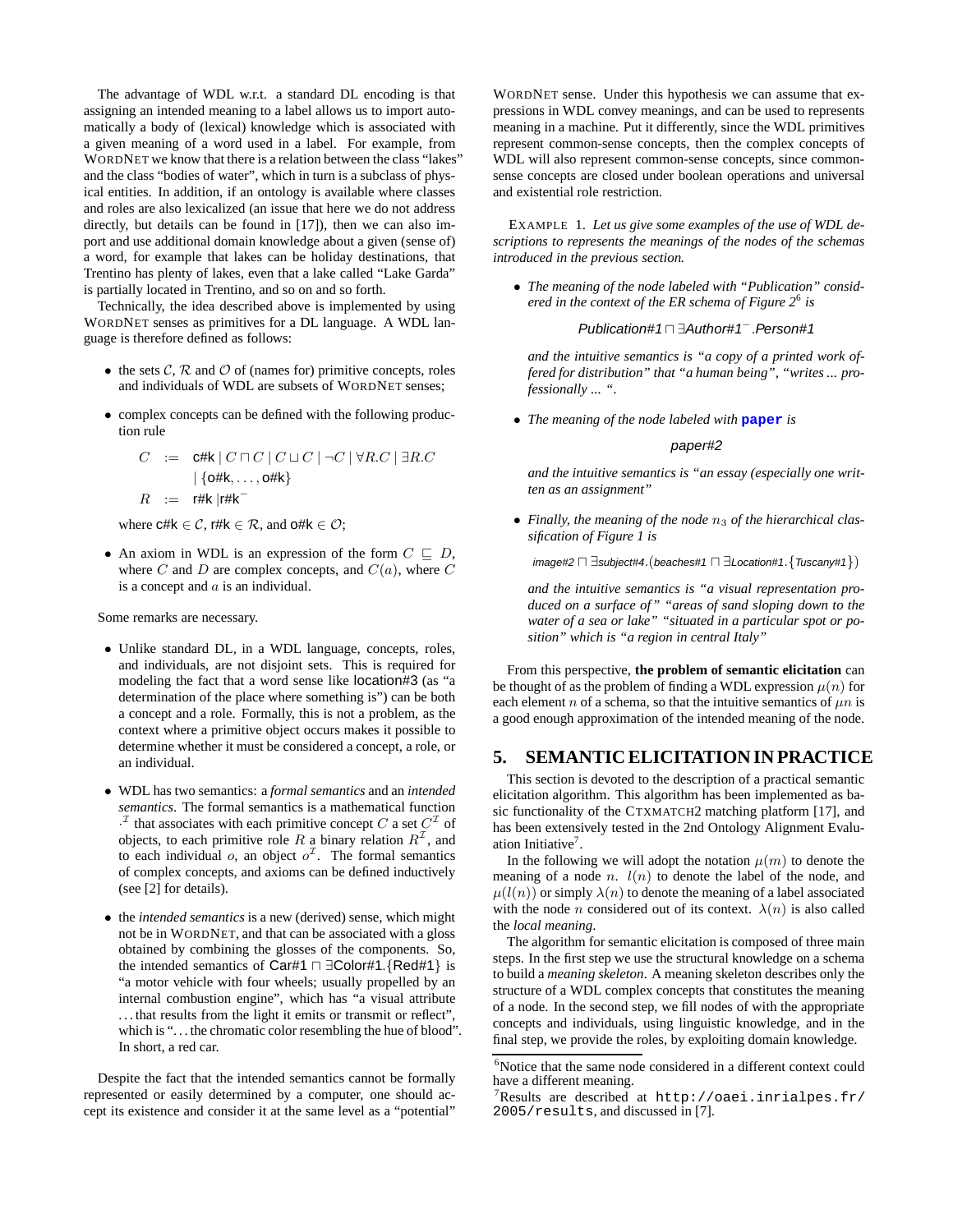#### **5.1 Meaning Skeletons**

Given a schema, the structural knowledge (structural semantics) associated with this schema provides the skeleton for the meaning of each node. Therefore our procedure will start from this skeleton, and will try to fill the gaps with the extra, implicit semantics, obtained from lexical and domain knowledge. In this section we will describe the structural knowledge which can be associated with each of the three types of schemas presented above, and how it can be used to produce a meaning skeleton.

Meaning skeletons are DL descriptions together with a set of axioms. The basic components of a meaning skeleton (i.e. the primitive concepts and roles) are the meanings of the single labels associated with nodes, denoted by  $\lambda(n)$ , and the semantic relations between different nodes (denoted by  $R_{ij}$ ). Intuitively  $R_{ij}$  represents a semantic relation between the node  $n_i$  and the node  $n_j$ . In the rest of this section we show how the meaning skeletons of the types of schema considered in this paper are computed.

A number of alternative formalizations for HCs have been proposed (e.g., [15, 20, 9]). Despite their differences, they share the idea that, in a HC, the meaning of a node is a specification of the meaning of its father node. E.g., the meaning of a node labeled with "clubs", with a father node which means "documents about Ferrari cars" is "Ferrari fan clubs". In DL, this is encoded as  $\mu(n) = \lambda(n) \sqcap \exists R_{nm} \ldotp \mu(m)$ , where  $R_{nm}$  is some node that connets the meaning of n with that of m. If the label of n is for instance "F40" (a Ferrari model) then the meaning of  $n$  is "documents about Ferrari F40 car", then it is the meaning of the label of  $n$  that acts as modifier of the meaning of  $m$ . In description logics this is formalized as  $\mu(n) = \mu(m) \sqcup \exists R_{mn}.\lambda(n)$ . The choice between the first of the second case essentially depends both on lexical knowledge, which provides the meaning of the labels, and domain knowledge, which provides candidate relations between  $\mu(m)$  and  $\lambda(n)$ . The following table summarizes some meaning skeletons associated with the HC provided above:

| node  | meaning skeleton                                                                                                                                                                                                                                                                                                                                                                                                                |
|-------|---------------------------------------------------------------------------------------------------------------------------------------------------------------------------------------------------------------------------------------------------------------------------------------------------------------------------------------------------------------------------------------------------------------------------------|
| $n_1$ | $\lambda(n_1)$                                                                                                                                                                                                                                                                                                                                                                                                                  |
|       | $n_2$ $\lambda(n_1) \sqcap \exists R_{12}.\lambda(n_2)$ or $\lambda(n_2) \sqcap \exists R_{21}.\lambda(n_1)$                                                                                                                                                                                                                                                                                                                    |
|       |                                                                                                                                                                                                                                                                                                                                                                                                                                 |
|       | $\begin{array}{c} n_3 \\ \lambda(n_1) \sqcap \exists R_{12}.\lambda(n_2) \sqcap \exists R_{13}.\lambda(n_3) \text{ or} \\ \lambda(n_2) \sqcap \exists R_{21}.\lambda(n_1) \sqcap \exists R_{13}.\lambda(n_3) \text{ or} \\ \lambda(n_3) \sqcap \exists R_{31}.(\lambda(n_1) \sqcap \exists R_{12}.\lambda(n_2)) \text{ or} \\ \lambda(n_3) \sqcap \exists R_{31}.(\lambda(n_2) \sqcap \exists R_{21}.\lambda(n_1)) \end{array}$ |
|       |                                                                                                                                                                                                                                                                                                                                                                                                                                 |
|       |                                                                                                                                                                                                                                                                                                                                                                                                                                 |
|       |                                                                                                                                                                                                                                                                                                                                                                                                                                 |

Notice that, since at this level we do not have knowledge to distinguish which node is the modifier of the other, we have to consider all the alternative meaning skeletons.

Unlike HCs, the formal semantics for ER schemata is widely shared. In [4], one can find a comprehensive survey of this area. Roughly speaking, any ER schema can be converted in an *equivalent* set of DL axioms, which express the formal semantics of such a schema. This formal semantics is defined independently from the meaning of the single nodes (labels of nodes). Every node is considered as an atom. To stress this fact in writing meaning skeletons for ER, we will assign to each node an anonymous identifier. For instance we use  $n_1, \ldots, n_5$  to denote the 5 nodes of the schema of Figure 2.

If we apply the formal semantics described in [4] to the example of ER given above, we obtain the following meaning skeletons.

| node           | label       | meaning skeleton                                                      |
|----------------|-------------|-----------------------------------------------------------------------|
| n <sub>1</sub> | Publication | $\lambda(n_1) \sqcap \exists \lambda(n_2) \ldotp \lambda(n_3)$        |
| $n_2$          | Author      | $\lambda(n_2)$ plus the axioms                                        |
|                |             | $\top \sqsubseteq \forall \lambda(n_2).\lambda(n_3),$                 |
|                |             | $\lambda(n_1) \sqsubseteq \exists \lambda(n_2) . \lambda(n_3)$        |
| $n_3$          | Person      | $\lambda(n_3)$                                                        |
| $n_4$          | Article     | $\lambda(n_4) \sqcap \lambda(n_1) \sqcap \exists R_{45}.\lambda(n_5)$ |
| $n_{5}$        | Journal     |                                                                       |

This table can be read as follows: The meaning skeleton of node  $n_1$  labeled with "Publication" is a DL concept description  $\lambda(n_1)$   $\Box$  $\exists \lambda(n_2).\lambda(n_3)$ , denoting any set of objects which are related to at least another object of some other set. The node  $n_2$  labeled with "author", is associated with a binary relation, that satisfies the associated domain and range axioms. Similar interpretation can be given to the other nodes. It is important to notice that *the meaning skeleton is independent from the labels, and ER schemas which are structurally the same will produce meaning skeletons which are equal*.

The meaning skeleton of the RDF Schema described in Figure 3 is provided by the formal semantics for RDF schema described for instance in [11]. Most commonly used RDFS constructs can be rephrased in terms of description logics, as discussed in [13]. As we did above, we report the meaning skeletons for some of the nodes of the RDF Schema of Figure 3 in a table, in which we "anonymize" the nodes, by giving them meaningless names.

| node           | label      | meaning skeleton                                                                                                                                 |
|----------------|------------|--------------------------------------------------------------------------------------------------------------------------------------------------|
| $n_1$          | Staff      | $\lambda(n_1)$                                                                                                                                   |
| n <sub>2</sub> | Researcher | $\lambda(n_2)$ with the axiom<br>$\lambda(n_2) \sqsubseteq \lambda(n_1)$                                                                         |
| $n_3$          | Paper      | $\lambda(n_3)$                                                                                                                                   |
| $\sqrt{n_4}$   | Author     | $\lambda(n_4)$ with the axioms<br>$\exists \lambda(n_4) . \top \sqsubseteq \lambda(n_2)$<br>$\top \sqsubseteq \forall \lambda(n_4).\lambda(n_3)$ |

The observations about ER schemas mostly hold also for the meaning skeletons of RDF Schemas. Moreover, it is worth observing that the comments of the RDF Schema are not considered in the formal semantics, and therefore they are not reported in the meaning skeletons. However, we all know that comments are very useful to understand the real meaning of a concept, especially in large schema. As we will see later, they are indeed very important to select and add the right domain knowledge to the meaning skeleton.

#### **5.2 Local meaning**  $(\lambda(n))$

The local meaning of a node in a schema, denoted by  $\lambda(n)$ , is a DL description approximating all possible meanings of the label associated with a node. To compute  $\lambda(n)$ , we make an essential use of linguistic resources. Following the WORDNET approach, we define a *linguistic resource* as a function which, to any word, associates a set of *senses*, each representing an acceptable meaning of that word. Examples of linguistic resouces are WORDNET itself, thesauri, databases for acronyms, even lists of names, etc.

If the label of a node  $n$  is a simple word like "Image", or "Florence", then  $\lambda(n)$  represents all senses that this word can have in any possible context. For example, WORDNET provides seven senses for the word "Images" and two for "Florence". If  $m$  and  $n$ are nodes labeled with these two words, then  $\lambda(m) = \text{Image} \# 1 \sqcup$ Image#2 $\cup \cdots \cup$ Image#7 and  $\lambda(n) =$  Florence#1 $\cup$ Florence#2.

When labels are more complex than a single word, as for instance "University of Trento", or "Component of Gastrointestinal Tract"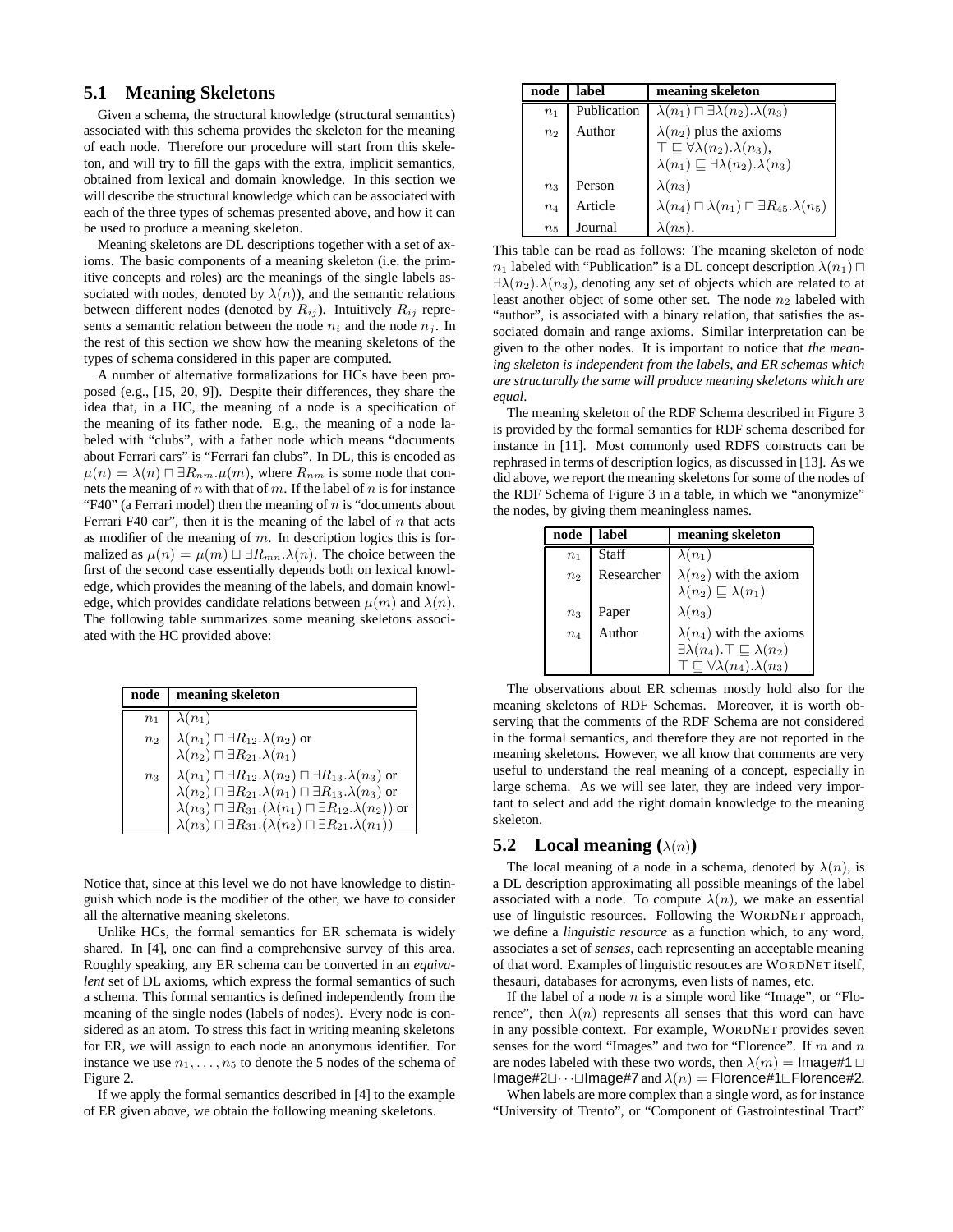

**Figure 4: An example of Knowledge Base**

(occurring in Galen Ontology [16]) then  $\lambda(n)$  is a more complex DL description computable with advanced natural language techniques. The description of these techniques is beyond the scope of this paper and we refer the reader to [12]. For the sake of explanation we therefore concentrate our attention to single word labels.

#### **5.3 Relations between local meanings (**Rmn**)**

With respect to our methodology, a body of domain knowledge (called a knowledge base) can be viewed as a set of facts describing the properties and the relations between the objects of a domain. For instance, a geographical knowledge base may contain the fact that Florence is a town located in Italy, and that Florence is also a town located in South Carolina. Clearly, the knowledge base will use two different constants to denote the two Florences. From this simple example, one can see how knowledge base relations are defined between meanings rather than between linguistic entities.

More formally, we define a knowledge base to be a pair  $\langle T, A \rangle$ where  $T$  is a T-box (terminological box) and  $A$  is an A-box (assertional box) of some descriptive language. Moreover, to address the fact that knowledge is about meanings, we require that the atomic concepts, roles, and individuals that appear in the KB be taken from a set of senses provided by one (or more) linguistic resources. An fragment of knowledge base relevant to the examples given above is shown in Figure 4.

Domain knowledge is used to discover semantic relations holding between local meanings. Intuitively, given two primitive concepts  $C$  and  $D$ , we search for a role  $R$  that possibly connect a  $C$ -object with a  $D$ -object. As an example, suppose we need to find a role that connects the concept Image#2 and the nominal concept  ${Florence#1}$ ; in the knowledge base of Figure 4, a candidate relation is Subject#4. This is because Florence#1 is a *possible value* of the attributed Subject#4 of an Image#1.

More formally,  $R$  is a semantic relation between the concept  $C$ and  $D$  w.r.t., the knowledge base KB if and only if

- *i* KB  $\models C ⊆ \exists R.E$  for some primitive concept E,
- ii  $KB \models D \sqsubset E$ , and
- *iii* for all primitive concepts F, KB  $\models C \sqsubseteq \exists R.F$  implies that  $KB \models E \sqsubset F.$

Conditions  $i$ -iii intuitively state that  $R$  is a role that connects  $C$ with D if, every C has an R which is F (condition i), and F is the smaller super-concept of  $D$  (conditions ii and iii) that has this property. By including  $R_{id}$  (the Identity Role =  $\{x, x | x$  is any element of the domain}) as a possible semantic relation between



**Figure 5: Semantic relation between senses**

two concepts, the above definition captures the is-a relationship. Indeed,  $C \subseteq \exists R_{id}D$  is equivalent to  $C \subseteq D$  (C is a D). [17] contains the detailed description of an algorithm for computing semantic relations between concepts.

According to this definition one can verify that Subject#4 is a semantic relation between Image#1 and the nominal concept  ${Florence#1}$ . Indeed KB  $\models$  Image#1  $\sqsubseteq$  PhysicalEntity#1 (condition i),  $KB \models \{ Florence\#1\} \sqsubseteq PhysicalEntity\#1$  (condition  $ii$ ) and for no other primitive concepts  $F$  different from PhysicalEntity#1 we have that KB  $\models$  Image#1  $\sqsubseteq \exists$ Subject#4.F (condition  $iii$ ). Similarly Located#2 is a semantic relation between the nominal concepts Florence#1 and Italy#1, but it is not a semantic relation between Florence#2 and Italy#1.

The relations computed via conditions  $i$ –iii can be used also for disambiguation of local meanings. Namely, the existence of a semantic relation between two senses of two local meanings, constitutes an evidence that those senses are the right one. This allows us to discard all the others. For instance in the situation depicted in Figure 5, it to keep the sense Image#1 and eliminate the other two senses from the local meaning  $\lambda(n_1)$ . Similarly we prefer Florence#1 on Florence#2 since the former has more semantic relations that the latter.

#### **6. AN APPLICATION: MATCHING HCS**

As we said in the introduction, the idea and method we proposed can be applied to several fields, including semantic interoperability, information integration, peer-to-peer databases, and so on. Here, as an illustration, we briefly present an application which we developed, where semantic elicitation is used to implement a semantic method for matching hierarchical classifications (HCs).

Matching HCs is an especially interesting case for the Web. Indeed, classifying documents is one of the main techniques people use to improve navigation across large collections of documents. Probably the most blatant example is that of web directories, which most major search engines (e.g. Google, Yahoo!, Looksmart) use to classify web pages and web accessible resources. Suppose that a Web user is navigating Google's directory, and finds an interesting category of documents (for example, the category named 'Baroque' on the left hand side of Figure 6 along the path Arts > Music > History > Baroque) She might want to find semantically related categories in other web directories. One way of achieving this result is by "comparing" the meaning of the selected category with the meaning of other categories in different directories. In what follows, we will describe a P2P-like approach to this application, which was developed as part of a tool for supporting distributed knowledge management called KEx [3]. The example discussed in this section is adapted from [6]. The entire matching process is run by CTXMATCH2.

Imagine that both Google and Yahoo had enabled their web di-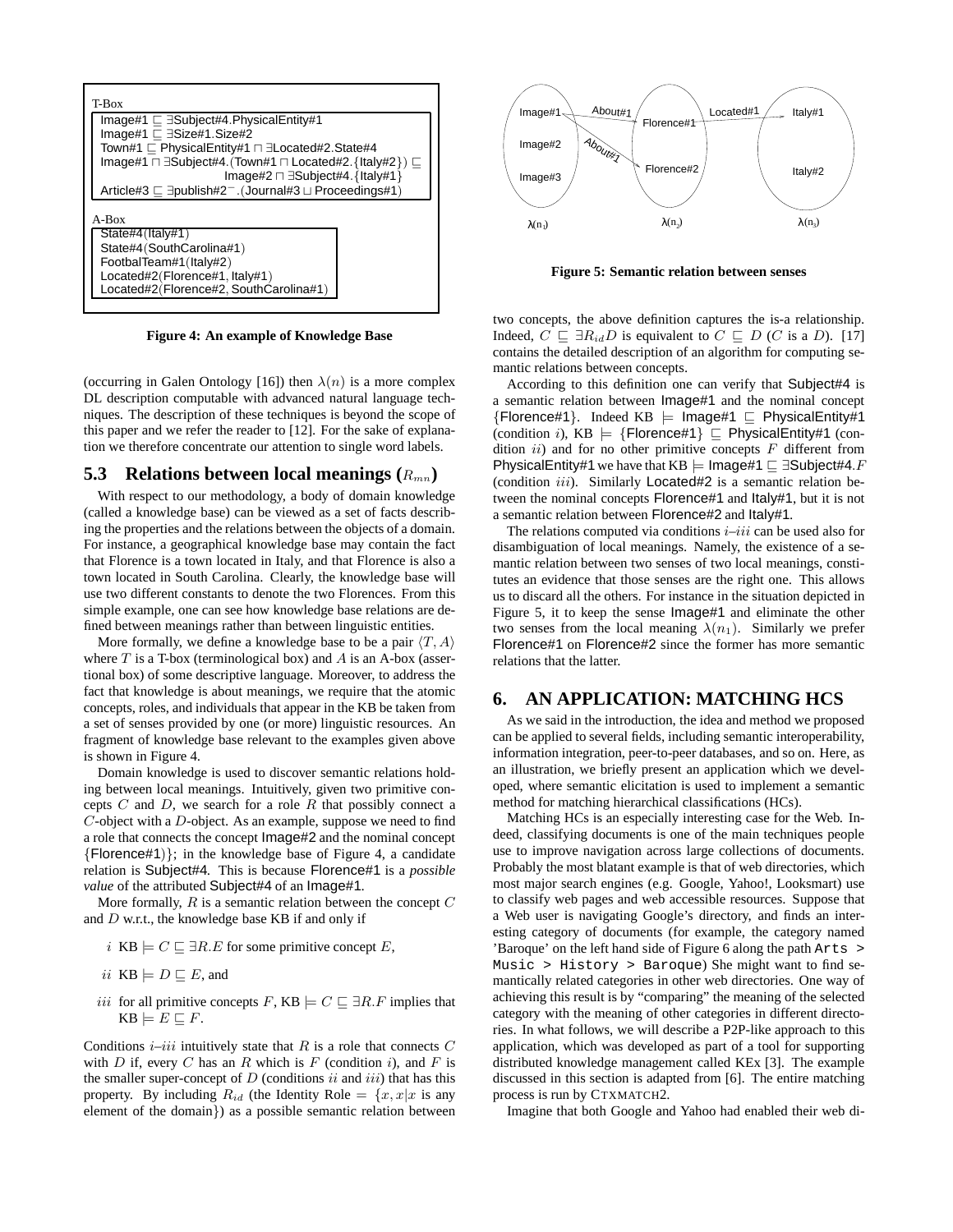

**Figure 6: Two HCs on the Web**

rectories with some semantic elicitation system<sup>8</sup>. This means that each node in the two web directories is equipped with a WDL formula which represents its meaning. In addition, we can imagine that each node contains also a body of domain knowledge which has been extracted from some ontology; this knowledge is basically what it is locally known about the content of the node (for example, given a node labeled TUSCANY, we can imagine that it can contain also the information that Tuscany is a region in Central Italy, whose capital is Florence, and so on).

Let us go back to our Google user interested in Baroque music. When she selects this category, we can imagine that the following process is started

- 1. the WDL formula representing the meaning of the node labeled BAROQUE in the Google's directory is extracted;
- 2. this formula is sent to other web directories (e.g. to Yahoo), together with a request to find semantically related nodes;
- 3. the semantic application at Yahoo will try to logically deduce (using any DL reasoner, like Racer, Pellet<sup>9</sup>, or Fact<sup>10</sup>) whether any of the formulae attached to the local directory is in a relevant relation (e.g. equivalence, or subsumption)

with the WDL formula attached to the request. Notice that, in computing potential relations, other background knowledge can be extracted from a local ontology to maximize the chances of discovering a relation;

4. if a Yahoo's WDL formula can be proved to be semantically related to the received formula, then the corresponding node in the web directory is returned as a search result. Otherwise, nothing is returned.

In the following table we present some results obtained through CTXMATCH2 for finding relations between the nodes of the portion of Google and Yahoo classifications depicted in Figure 6.

| Google node    | Yahoo node     | semantic relation             |
|----------------|----------------|-------------------------------|
| Baroque        | Baroque        | Disjoint $(\perp)$            |
| Visual Arts    | Visual Arts    | More general than $($ )       |
| Photography    | Photography    | Equivalent $(\equiv)$         |
| Chat and Forum | Chat and Forum | Less general than $(\subset)$ |

In the first example, CTXMATCH2 returns a 'disjoint' relation between the two nodes Baroque: the presence of two different ancestors (Music and Architecture) and the related world knowledge 'Music is disjoint with Architecture' allow us to derive the right semantic relation.

In the second example, CTXMATCH2 returns the 'more general than' relation between the nodes Visual Arts. This is a rather sophisticated result: indeed, world knowledge provides the information that 'photography IsA visual art' (photography#1  $\rightarrow$ visual art#1). From structural knowledge, we can deduce that, while in the left structure the node Visual Arts denotes the whole concept (in fact photography is one of its children), in the right structure the node Visual Arts denotes the concept 'visual arts except photography' (in fact photography is one of its siblings). Given this information, it easy to deduce that, although despite the two nodes lie on the same path, they have different meanings.

The third example shows how the correct relation holding between nodes Photography is returned ('equivalence'), despite the presence of different paths, as world knowledge tells us that  $photography#1 \rightarrow visual art#1.$ 

Finally, between the nodes Chat and Forum a 'less general than' relation is found as world knowledge gives us the axiom 'literature is a humanities'.

# **7. RELATED WORK**

This work has been inspired from the approach described in [12] in which the technique of semantic elicitation has been applied to the special case of hierarchical classification. The approach described in this paper extends this initial approach in three main directions. First, the logic in which the meaning is expressed in some description logic, while in [12] meaning was encoded in propositional logic. Second, [12] adopts only WORDNET as both linguistic and domain knowledge repository, while in this approach we allow the use of multiple linguistic resources, and knowledge bases. Third, in [12] no particular attention was paid to structural knowledge, while here we introduced the concept of a meaning skeleton, which captures exactly this notion.

The paper [1] describes an approach which enrich xml schema with the semantic encoded in an ontology. This approach is similar in the spirit of the idea of semantic elicitation of schemas, but it does not make an extensive use of explicit structural knowledge,

<sup>&</sup>lt;sup>8</sup>Here, for the sake of simplicity, we will assume that both Google and Yahoo use the same elicitation system, which basically means that they use the same WDL language. This makes everything easier, as two WDL formulae can be directly compared. However, in [6], this assumption is relaxed, and it is discussed how peers with different lexical resources and ontologies can still try to coordinate their local HCs.

 $9$ See http://www.mindswap.org/2003/pellet/.

<sup>10</sup>See http://www.cs.man.ac.uk/˜horrocks/FaCT.